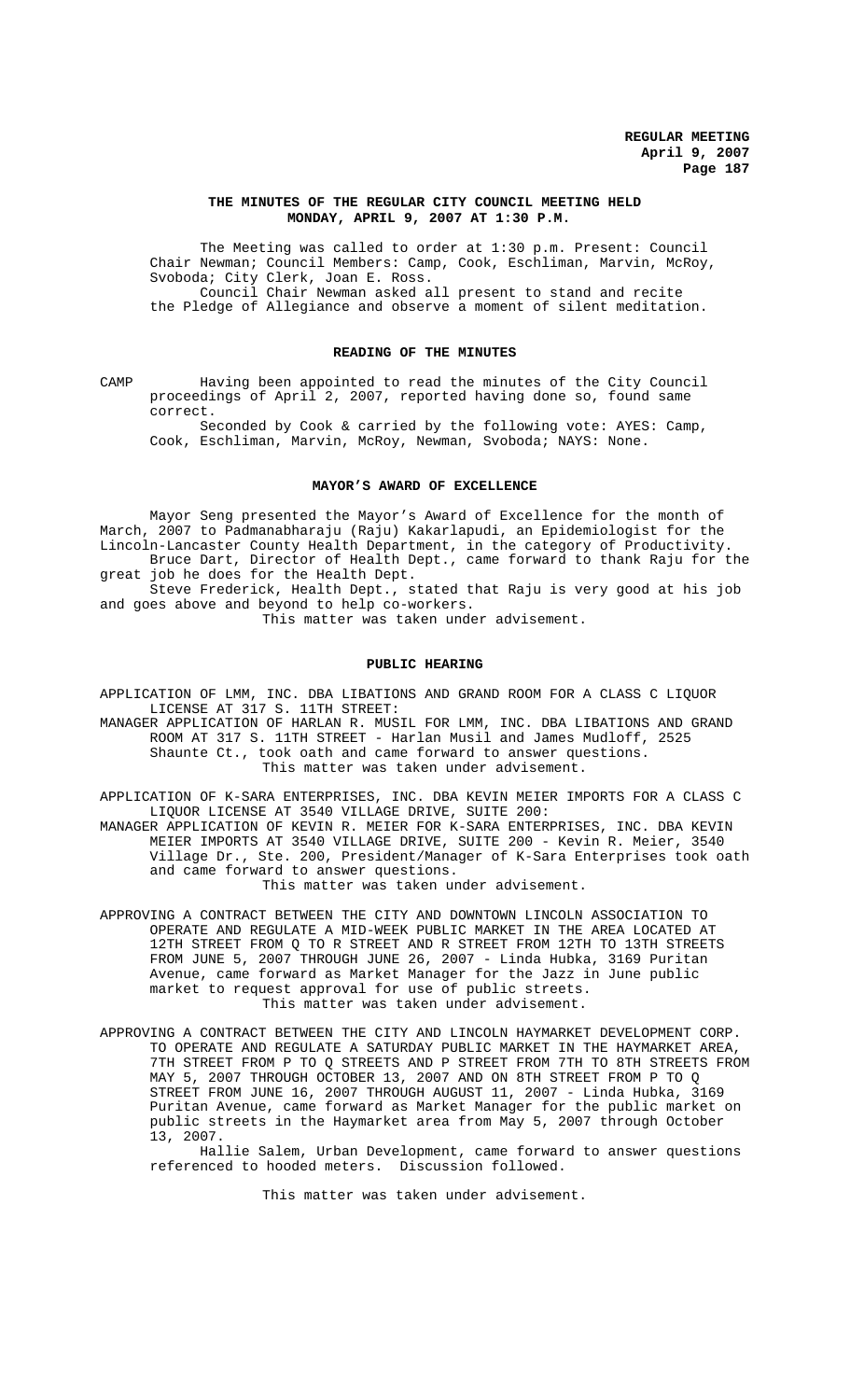APPROVING AN INTERLOCAL AGREEMENT BETWEEN THE CITY AND LINCOLN PUBLIC SCHOOLS FOR JOINT FUNDING OF AN INDOOR AIR QUALITY PROJECT AT CALVERT ELEMENTARY SCHOOL/CALVERT RECREATION CENTER - Curt Donaldson, 2860 R Street, came forward in support. Discussion followed.

Lynn Johnson, Parks & Recreation Director, came forward to answer questions. Discussion followed.

Sandy Myers, Recreation Manager for Parks & Recreation Dept., came forward to answer questions about usage of the City's recreation facilities. Discussion followed.

This matter was taken under advisement.

APPROVING AN INTERLOCAL AGREEMENT BETWEEN THE CITY AND LANCASTER COUNTY REGARDING THE PAVING OF YANKEE HILL ROAD FROM S. 40TH STREET TO S. 56TH STREET AND APPROVING THE USE OF HIGHWAY ALLOCATION BONDS IN AN AMOUNT OF \$200,000.00 FOR THE PROJECT - Dan Marvin, Council Member, asked if this can be managed with caps on the amounts for both City and County? Roger Figard, Public Works & Utilities Dept., stated that the agreement states if the project goes over the cost then the City Engineer and County Engineer would be required to go back to their elective bodies for additional direction. Discussion followed. This matter was taken under advisement.

APPROVING AN AGREEMENT BETWEEN THE CITY AND THE LINCOLN-LANCASTER COUNTY RAILROAD TRANSPORTATION SAFETY DISTRICT FOR FUNDING OF RAILROAD CROSSING IMPROVEMENTS TO ESTABLISH A QUIET ZONE FOR BURLINGTON NORTHERN SANTA FE TRACK CROSSINGS AT 70TH STREET, 44TH STREET, ADAMS STREET, AND 33RD STREET - Dan Marvin, Council Member, asked is this to have a contract with someone so the City can be the introducer with the Federal Government for a quiet zone?

Roger Figard stated the RTSD agreed to do the design engineering and pay for the construction to implement the quiet zone. The City agrees to take ownership to maintain and operate that infrastructure that has been put in place. Discussion followed.

Earl Visser, 3646 N.  $48^{\text{th}}$  Street, came forward to compliment the action taken by Roger Figard and Staff.

This matter was taken under advisement.

APPROVING THE HIRING OF AN AUDITOR IN THE FINANCE DEPARTMENT OF THE CITY OF LINCOLN TO IDENTIFY AREAS OF SAVINGS TO THE CITY IN THE PREPARATION OF THE 2007-2008 BUDGET - Patricia Owen, Public Policy Coordinator for Lincoln Chamber of Commerce, came forward in support. Discussion followed.

Mayor Seng came forward to state this position has been in the budget for two years. It was advertised last fall with five applications being received, but none of the applicants met the requirements. The position is currently open. Discussion followed.

Don Herz, Director of Finance Dept., came forward to answer questions. Discussion followed.

Coby Mach, 4725 Fir Hollow Lane, came forward representing LIBA in support.

Joe Hampton, 1660 S. 70<sup>th</sup> St., came forward representing LIBA in support.

Earl Visser, 3646 N. 48<sup>th</sup> Street, came forward in support.

Don Taute, Director of Personnel Dept., came forward to answer questions pertaining to amending the resolution and the requirements for the auditor position. Discussion followed.

This matter was taken under advisement.

**\*\* END OF PUBLIC HEARING \*\***

# **COUNCIL ACTION**

#### **LIQUOR RESOLUTIONS**

APPLICATION OF LMM, INC. DBA LIBATIONS AND GRAND ROOM FOR A CLASS C LIQUOR LICENSE AT 317 S. 11TH STREET - CLERK read the following resolution, introduced by Dan Marvin, who moved its adoption for approval:

A-84316 BE IT RESOLVED by the City Council of the City of Lincoln, Nebraska:

That after hearing duly had as required by law, consideration of the facts of this application, the Nebraska Liquor Control Act, and the pertinent City ordinances, the City Council recommends that the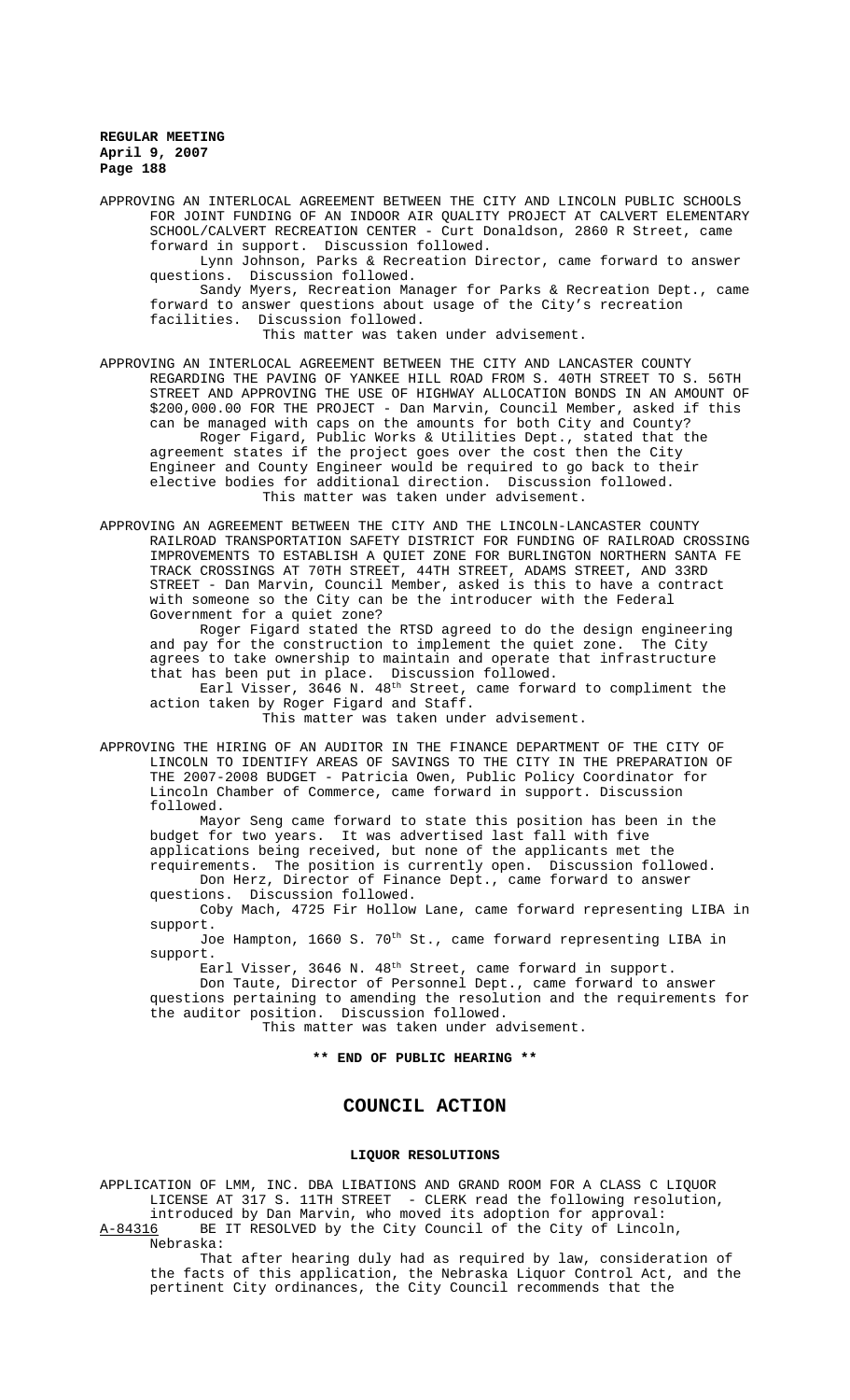application of LMM, Inc. dba Libations and Grand Room for a Class "C" liquor license at 317 S. 11th Street, Lincoln, Nebraska, for the license period ending October 31, 2007, be approved with the condition that the premise complies in every respect with all city and state regulations. The City Clerk is directed to transmit a copy of this resolution to the Nebraska Liquor Control Commission.

Introduced by Dan Marvin Seconded by Camp & carried by the following vote: AYES: Camp, Cook, Eschliman, Marvin, McRoy, Newman, Svoboda; NAYS: None.

MANAGER APPLICATION OF HARLAN R. MUSIL FOR LMM, INC. DBA LIBATIONS AND GRAND ROOM AT 317 S. 11TH STREET - CLERK read the following resolution,

introduced by Dan Marvin, who moved its adoption for approval:<br>A-84317 MHEREAS, LMM, Inc. dba Libations and Grand Room located WHEREAS, LMM, Inc. dba Libations and Grand Room located at 317 S.

11th Street, Lincoln, Nebraska has been approved for a Retail Class "C" liquor license, and now requests that Harlan R. Musil be named manager; WHEREAS, Harlan R. Musil appears to be a fit and proper person to manage said business.

NOW, THEREFORE, BE IT RESOLVED by the City Council of the City of Lincoln, Nebraska:

That after hearing duly had as required by law, consideration of the facts of this application, the Nebraska Liquor Control Act, and the pertinent City ordinances, the City Council recommends that Harlan R. Musil be approved as manager of this business for said licensee. City Clerk is directed to transmit a copy of this resolution to the Nebraska Liquor Control Commission.

Introduced by Dan Marvin Seconded by Camp & carried by the following vote: AYES: Camp, Cook, Eschliman, Marvin, McRoy, Newman, Svoboda; NAYS: None.

APPLICATION OF K-SARA ENTERPRISES, INC. DBA KEVIN MEIER IMPORTS FOR A CLASS C LIQUOR LICENSE AT 3540 VILLAGE DRIVE, SUITE 200 - CLERK read the following resolution, introduced by Dan Marvin, who moved its adoption

for approval:<br><u>A-84318</u> BE IT R BE IT RESOLVED by the City Council of the City of Lincoln, Nebraska:

That after hearing duly had as required by law, consideration of the facts of this application, the Nebraska Liquor Control Act, and the pertinent City ordinances, the City Council recommends that the application of K-Sara Enterprises, Inc. dba Kevin Meier Imports for a Class "C" liquor license at 3540 Village Drive, Suite 200, Lincoln, Nebraska, for the license period ending October 31, 2007, be approved with the condition that the premise complies in every respect with all city and state regulations. The City Clerk is directed to transmit a copy of this resolution to the Nebraska Liquor Control Commission. Introduced by Dan Marvin

Seconded by Camp & carried by the following vote: AYES: Camp, Cook, Eschliman, Marvin, McRoy, Newman, Svoboda; NAYS: None.

MANAGER APPLICATION OF KEVIN R. MEIER FOR K-SARA ENTERPRISES, INC. DBA KEVIN MEIER IMPORTS AT 3540 VILLAGE DRIVE, SUITE 200 - CLERK read the following resolution, introduced by Dan Marvin, who moved its adoption

for approval:<br>A-84319 WHEREAS WHEREAS, K-Sara Enterprises, Inc. dba Kevin Meier Imports located at 3540 Village Drive, Suite 200, Lincoln, Nebraska has been approved for a Retail Class "C" liquor license, and now requests that Kevin R. Meier be named manager;

WHEREAS, Kevin R. Meier appears to be a fit and proper person to manage said business.

NOW, THEREFORE, BE IT RESOLVED by the City Council of the City of Lincoln, Nebraska:

That after hearing duly had as required by law, consideration of the facts of this application, the Nebraska Liquor Control Act, and the pertinent City ordinances, the City Council recommends that Kevin R. Meier be approved as manager of this business for said licensee. The City Clerk is directed to transmit a copy of this resolution to the Nebraska Liquor Control Commission.

Introduced by Dan Marvin Seconded by Camp & carried by the following vote: AYES: Camp, Cook, Eschliman, Marvin, McRoy, Newman, Svoboda; NAYS: None.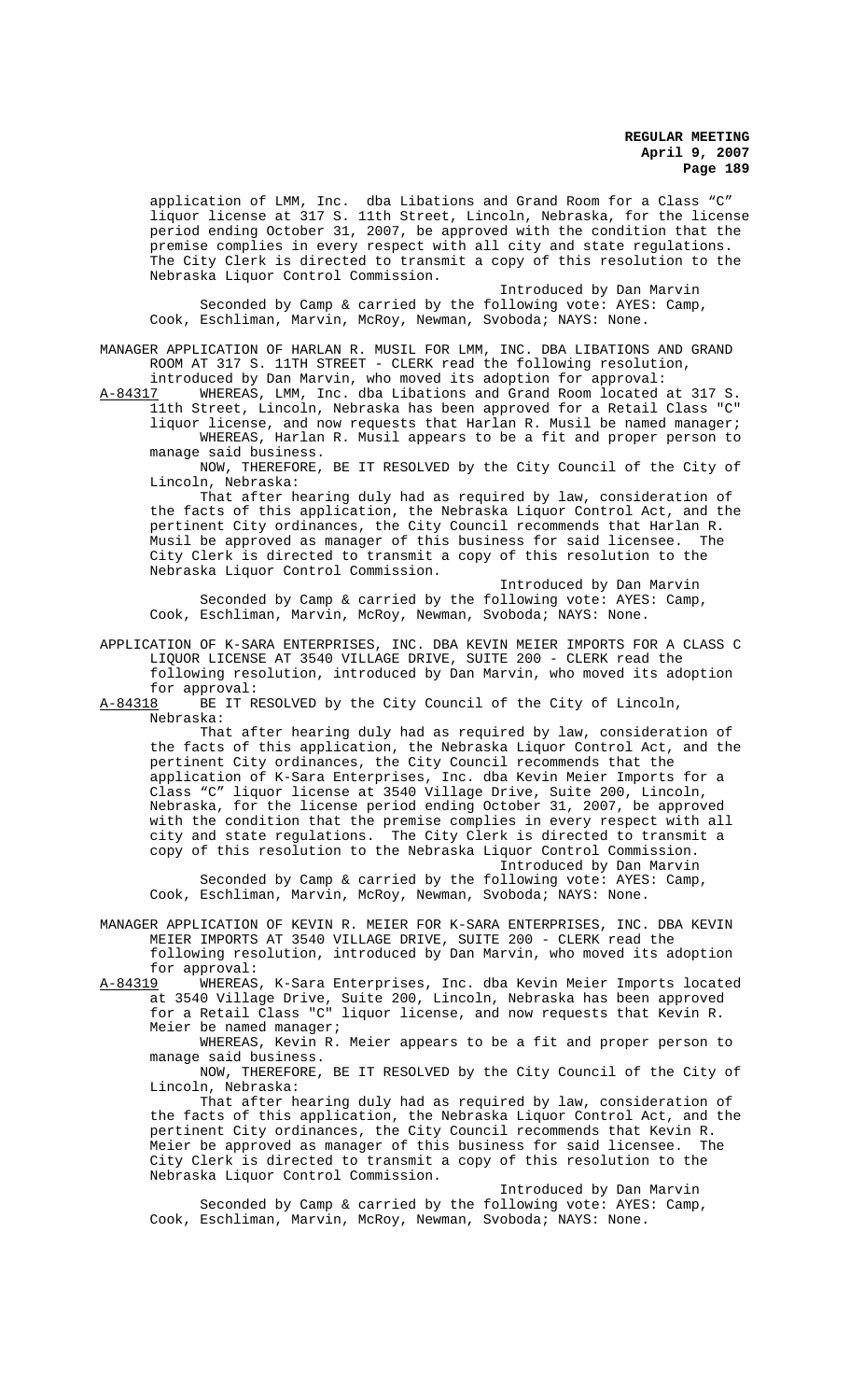### ORDINANCES - 2<sup>ND</sup> READING & RELATED RESOLUTIONS (as required)

- APPROVING AN AGREEMENT BETWEEN THE CITY AND THE ASIAN COMMUNITY & CULTURAL CENTER FOR THE LEASE OF SPACE BY THE LINCOLN AREA AGENCY ON AGING FOR ITS ACTIVAGE CENTER PROGRAM AT 2615 O STREET, FOR A PERIOD OF MARCH 1, 2007 THROUGH SEPTEMBER 30, 2008 2007 - CLERK read an ordinance, introduced by Jon Camp, accepting and approving a Lease Agreement between the City of Lincoln and Asian Community & Cultural Center for the lease of office space by the Lincoln Area Agency on Aging for its ActivAge Center program at 2615 O Street, Lincoln, NE for a term beginning March 1, 2007 through September 30, 2007, the second time.
- APPROVING A CONTRACT BETWEEN THE CITY AND DOWNTOWN LINCOLN ASSOCIATION TO OPERATE AND REGULATE A MID-WEEK PUBLIC MARKET IN THE AREA LOCATED AT 12TH STREET FROM Q TO R STREET AND R STREET FROM 12TH TO 13TH STREETS FROM JUNE 5, 2007 THROUGH JUNE 26, 2007 - CLERK read an ordinance, introduced by Jon Camp, accepting and approving the Public Market Contract between the City of Lincoln, Nebraska and Downtown Lincoln Association for establishment and regulation of a Jazz in June public market in the Marketplace area, 12<sup>th</sup> Street from Q to R Streets and R Street from  $12<sup>th</sup>$  to  $13<sup>th</sup>$  Streets, on each Tuesday from June 5, 2007 through June 26, 2007, and authorizing the Mayor to sign such Contract on behalf of the City, the second time.
- APPROVING A CONTRACT BETWEEN THE CITY AND LINCOLN HAYMARKET DEVELOPMENT CORP. TO OPERATE AND REGULATE A SATURDAY PUBLIC MARKET IN THE HAYMARKET AREA, 7TH STREET FROM P TO Q STREETS AND P STREET FROM 7TH TO 8TH STREETS FROM MAY 5, 2007 THROUGH OCTOBER 13, 2007 AND ON 8TH STREET FROM P TO Q STREET FROM JUNE 16, 2007 THROUGH AUGUST 11, 2007 - CLERK read an ordinance, introduced by Jon Camp, accepting and approving the Contract between the City of Lincoln, Nebraska, a municipal corporation, and the Lincoln Haymarket Development Corporation for establishment and regulation of a Saturday public market in the Haymarket area, 7th Street from P to Q Streets and P Street from 7<sup>th</sup> to 8<sup>th</sup> Streets, from May 5, 2007 through October 13, 2007, and on 8th Street from P to Q Street from June 16, 2007 through August 11, 2007, and authorizing the Mayor to sign such Contract on behalf of the City, the second time.

#### **RESOLUTIONS**

APPROVING A LEASE AGREEMENT BETWEEN THE AMERICAN RED CROSS AND THE CITY OF LINCOLN FOR THE LINCOLN-LANCASTER COUNTY HEALTH DEPARTMENT TO LEASE SPACE FOR THE HAZARDOUS MATERIALS VEHICLE FOR A THREE YEAR TERM - CLERK read the following resolution, introduced by Jon Camp, who moved its adoption:

A-84320 BE IT RESOLVED by the City Council of the City of Lincoln, Nebraska:

That the attached Lease Agreement between the City and the American Red Cross, Lancaster County Chapter, for the lease of space for a three-year term located at 220 Oakcreek Drive for storage of the Hazmat Vehicle, in accordance with the terms and conditions contained in said Agreement, is hereby approved and the Mayor is authorized to execute the same on behalf of the City of Lincoln.

The City Clerk is directed to return an original Agreement to the Health Department for transmittal to the American Red Cross.

Introduced by Jon Camp Seconded by Marvin & carried by the following vote: AYES: Camp, Cook, Eschliman, McRoy, Newman, Svoboda; NAYS: Marvin.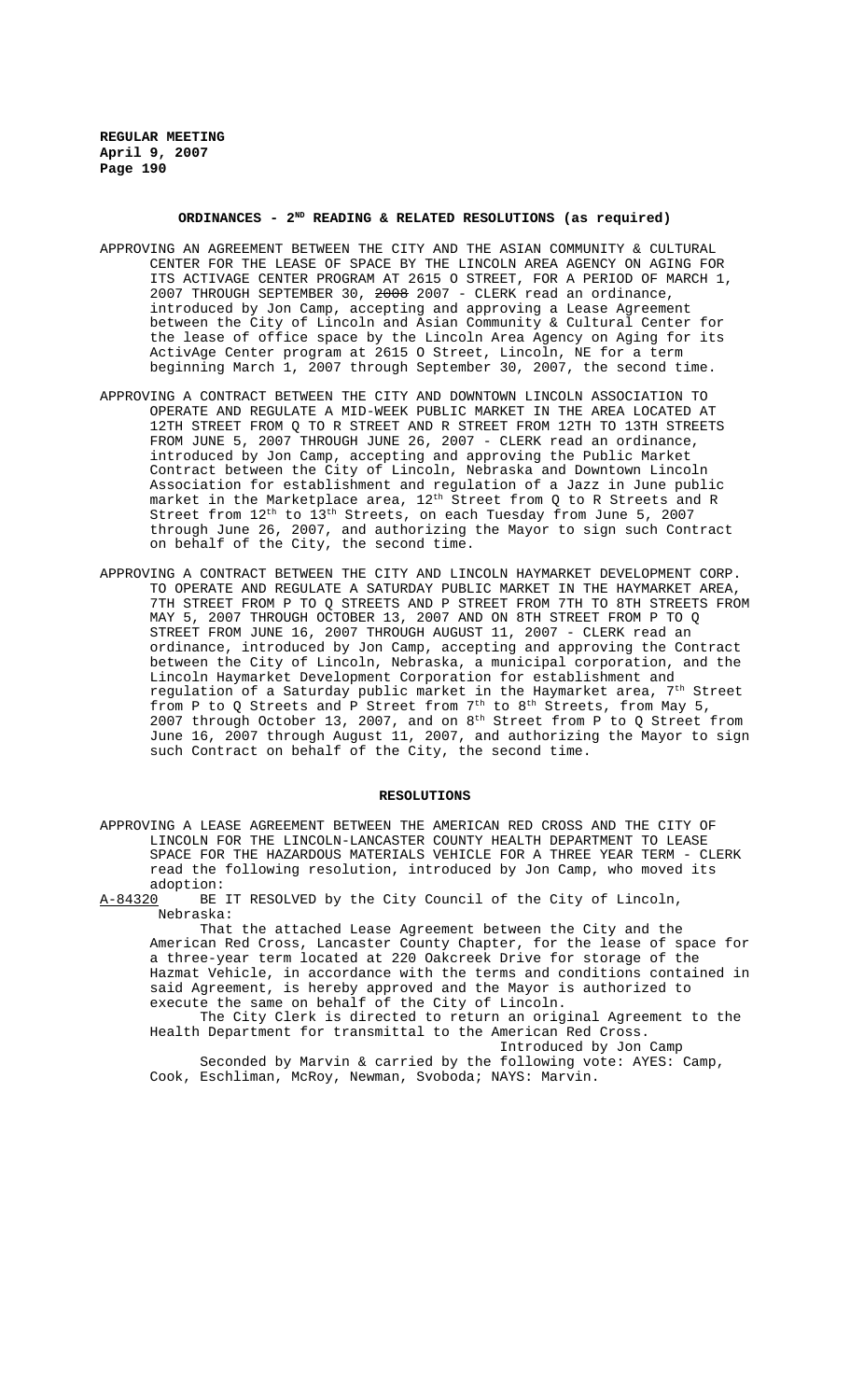APPROVING AN INTERLOCAL AGREEMENT BETWEEN THE CITY AND LINCOLN PUBLIC SCHOOLS FOR JOINT FUNDING OF AN INDOOR AIR QUALITY PROJECT AT CALVERT ELEMENTARY SCHOOL/CALVERT RECREATION CENTER - CLERK read the following resolution, introduced by Jon Camp, who moved its adoption:

A-84321 BE IT RESOLVED by the City Council of the City of Lincoln, Nebraska:

That the attached Interlocal Agreement between the City of Lincoln, Nebraska and Lincoln Public Schools for funding the joint indoor air quality project for the Calvert Elementary School/Recreation Center, in accordance with the terms and conditions contained in said Interlocal Agreement, is hereby approved and the Mayor is authorized to execute the same on behalf of the City of Lincoln.

The City Clerk is directed to return the executed copies of the Agreements to Steve Henrichsen, Planning Department, for transmittal to Lincoln Public Schools.

Introduced by Jon Camp Seconded by Marvin & carried by the following vote: AYES: Camp, Cook, Eschliman, Marvin, McRoy, Newman, Svoboda; NAYS: None.

APPROVING AN AMENDMENT TO RESOLUTION A-84097, WHICH GRANTED THE USE OF PUBLIC RIGHT-OF-WAY TO OHANA LLC FOR CONSTRUCTION OF A NEW FACADE AND ACCESSIBLE RAMP AT 1442 O STREET, TO LIMIT THE PERMISSION TO OCCUPY THE PUBLIC RIGHT-OF-WAY TO THE ACTUAL DATES OF CONSTRUCTION COMMENCING ON MAY 1, 2007 - CLERK read the following resolution, introduced by Jon Camp, who moved its adoption:

A-84322 WHEREAS, Ohana, LLC was granted permission to use the public right-of-way abutting the east side of the building at 1442 O Street for the purpose of constructing a new facade and accessible ramp by Resolution No. A-84097 adopted by the City Council on November 6, 2006; and

Whereas Ohana, LLC has requested that the permission granted be modified in order to reduce the rental fee by specifying that the permission granted shall not commence until May 1, 2007, the scheduled date of construction; and

WHEREAS, the City is not opposed to said modification. NOW, THEREFORE, BE IT RESOLVED by the City Council of the City of Lincoln, Nebraska:

That Resolution No. A-84097 be amended by amending page 1, line 12, to insert the words commencing on May 1, 2007 following the word Street.

BE IT FURTHER RESOLVED that all other conditions of approval for the use of public space shall remain in full force and effect. Introduced by Jon Camp

Seconded by Marvin & carried by the following vote: AYES: Camp, Cook, Eschliman, Marvin, McRoy, Newman, Svoboda; NAYS: None.

APPROVING AN INTERLOCAL AGREEMENT BETWEEN THE CITY AND LANCASTER COUNTY REGARDING THE PAVING OF YANKEE HILL ROAD FROM S. 40TH STREET TO S. 56TH STREET AND APPROVING THE USE OF HIGHWAY ALLOCATION BONDS IN AN AMOUNT OF \$200,000.00 FOR THE PROJECT - CLERK read the following resolution, introduced by Jon Camp, who moved its adoption:

A-84323 BE IT RESOLVED by the City Council of the City of Lincoln, Nebraska that the attached Interlocal Agreement between the City of Lincoln and Lancaster County, to clarify the respective obligations for the division of costs and such other matters pertaining to the paving of Yankee Hill Road, S. 40th Street to S. 56th Street, as contained in Attachment "A", upon the terms and conditions as set forth in said Agreement, is hereby approved and the Mayor is authorized to execute said Interlocal Agreement on behalf of the City of Lincoln.

BE IT FURTHER RESOLVED that the previously approved Highway Allocation Bonds will be used in an amount up to \$200,000.00 for the City's contribution to the project.

The City Clerk is directed to return one fully executed copy of said Interlocal Agreement to Susan Starcher, Lancaster County Clerk's Office for filing with the County.

Introduced by Jon Camp Seconded by Marvin & carried by the following vote: AYES: Camp, Cook, Eschliman, Marvin, McRoy, Newman, Svoboda; NAYS: None.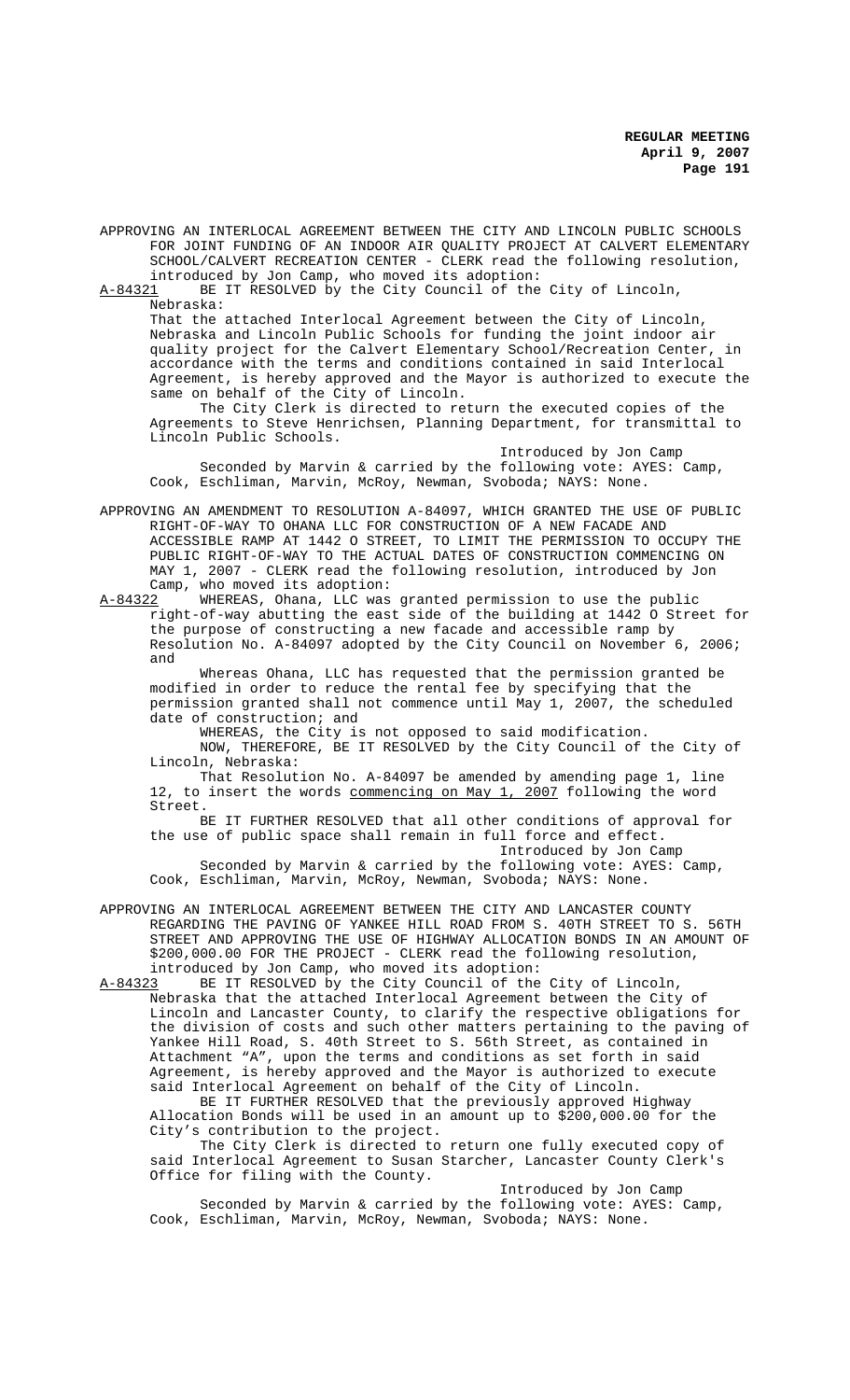APPROVING AN AGREEMENT BETWEEN THE CITY AND THE LINCOLN-LANCASTER COUNTY RAILROAD TRANSPORTATION SAFETY DISTRICT FOR FUNDING OF RAILROAD CROSSING IMPROVEMENTS TO ESTABLISH A QUIET ZONE FOR BURLINGTON NORTHERN SANTA FE TRACK CROSSINGS AT 70TH STREET, 44TH STREET, ADAMS STREET, AND 33RD STREET - CLERK read the following resolution, introduced by Jon Camp, who moved its adoption:

A-84324 WHEREAS, the Interlocal Cooperation Act, *Neb. Rev. Stat.* § 13-801, *et seq.*, permits local government units to cooperate with other such units to make the most efficient use of their powers on the basis of mutual advantage; and

WHEREAS, the City of Lincoln, Nebraska (City) and the Lincoln/Lancaster County Railroad Transportation Safety District (District) desire to cooperate in the design and construction activities for the improvement of medians and/or installation of directional horns where required at existing BNSF railroad crossings at  $70^{th}$  Street,  $44^{th}$ Street, Adams Street, and 33rd Street for the purpose of establishing a Quiet Zone at those locations in the City (herein the "Cornhusker Highway Quiet Zone Project").

WHEREAS, the District agrees to fund the required improvements and installation for the Cornhusker Highway Quiet Zone Project and has budgeted and authorized the expenditure of funds for such project.

WHEREAS, the District will pay the City \$259,000 to be applied to said project; and the City will bill the District \$259,000 as expenditures are incurred by the City for such work.

NOW, THEREFORE, BE IT RESOLVED by the City Council of the City of Lincoln, Nebraska:

That the Interlocal Agreement between the City and the District attached hereto as Exhibit "A" in connection with the BNSF Cornhusker Highway Quiet Zone Project in Lincoln, Lancaster County, Nebraska, is hereby approved and the Mayor is authorized to execute said agreement on behalf of the City.

Introduced by Jon Camp Seconded by Marvin & carried by the following vote: AYES: Camp, Cook, Eschliman, Marvin, McRoy, Newman, Svoboda; NAYS: None.

APPROVING APPROPRIATIONS IN THE AMOUNT OF \$31,000.00 FROM THE OPERATION OF KENO LOTTERY FUNDS FOR VARIOUS HUMAN SERVICES - CLERK read the following resolution, introduced by Jon Camp, who moved its adoption:

A-84325 WHEREAS, Resolution No. A-75378 provides that five percent of the gross proceeds realized by the City of Lincoln from the operation of a keno lottery shall be designated for such human services as may be recommended and approved by the Joint Budget Committee, City Council and Lancaster Board of Commissioners; and

WHEREAS, the Joint Budget Committee has recommended that the City Council and Lancaster County Board of Commissioners approve the designation of \$31,000.00 from said gross funds for the human services listed in Attachment "A" (Keno Prevention Fund Round 26) attached hereto and incorporated herein by reference.

NOW, THEREFORE, BE IT RESOLVED by the City Council of the City of Lincoln, Nebraska:

The designation of the \$31,000.00 from gross funds from the operation of keno lottery for the human services listed in Attachment "A" is hereby approved and the Mayor is authorized to enter into grant contracts with Lancaster County, Nebraska and the respective agencies providing said human services.

Introduced by Jon Camp Seconded by Marvin & carried by the following vote: AYES: Camp, Cook, Eschliman, Marvin, McRoy, Newman, Svoboda; NAYS: None.

APPROVING THE HIRING OF AN AUDITOR IN THE FINANCE DEPARTMENT OF THE CITY OF LINCOLN TO IDENTIFY AREAS OF SAVINGS TO THE CITY IN THE PREPARATION OF

THE 2007-2008 BUDGET - PRIOR to reading:<br>ESCHLIMAN Moved to amend Bill No. 07R-86 on Moved to amend Bill No. 07R-86 on page 1, line 3, delete the word "June" and insert in lieu thereof the word July and on page 1 delete lines 7 and 8.

Seconded by McRoy & carried by the following vote: AYES: Camp,

Cook, Eschliman, Marvin, McRoy, Newman, Svoboda; NAYS: None. SVOBODA Moved a friendly amendment to ask personnel to change the job

classification from M1 to M2. Seconded by Camp & carried by the following vote: AYES: Camp, Cook, Eschliman, Marvin, McRoy, Newman, Svoboda; NAYS: None.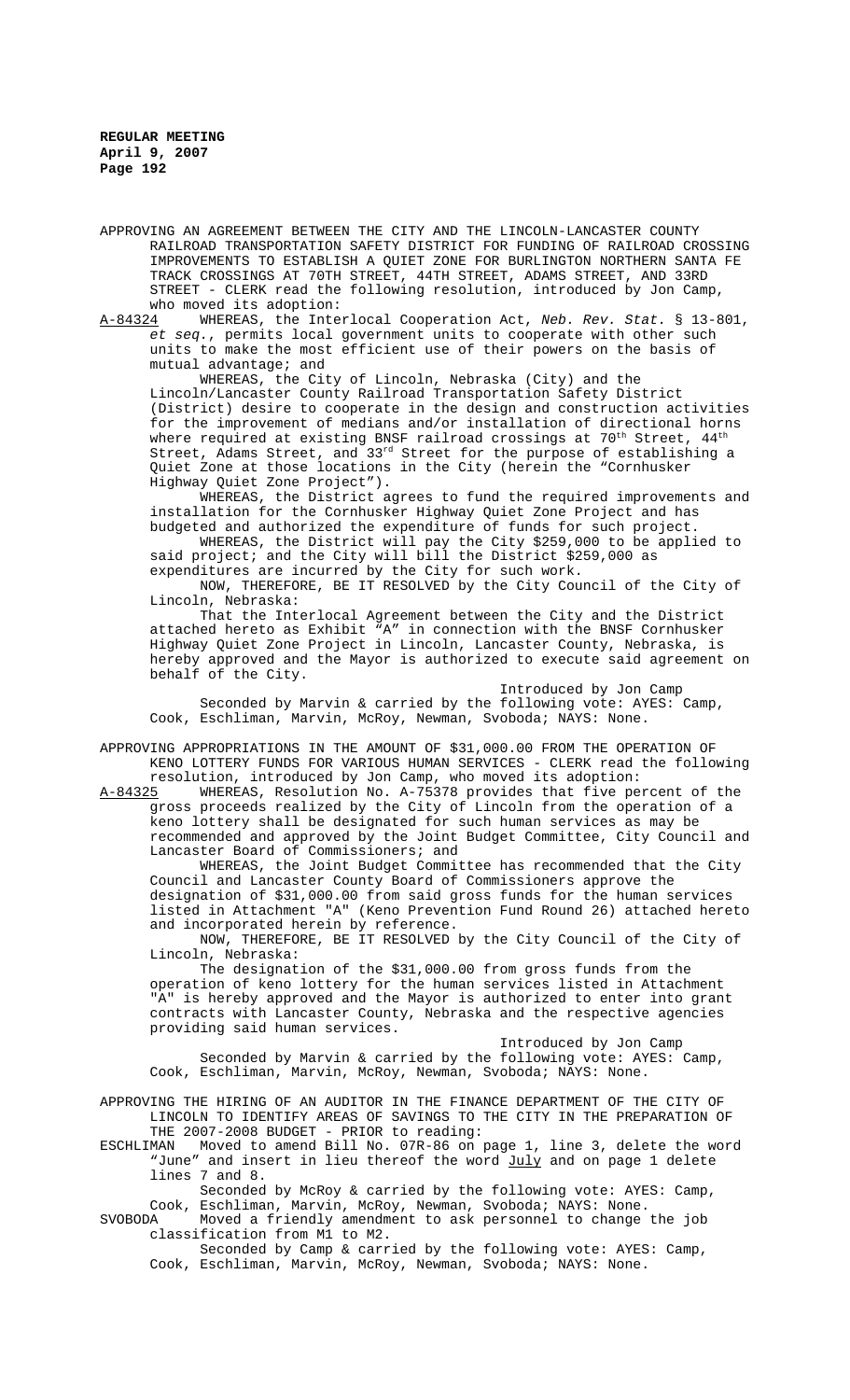CLERK Read the following resolution, introduced by Robin Eschliman, who moved its adoption:

A-84326 BE IT RESOLVED by the City Council of the City of Lincoln, Nebraska:

That an auditor be obtained using funds that were budgeted in the Finance Department in the 2006-2007 budget, no later than June 1, 2007. This position is directed to place a special emphasis on identifying areas of savings in the preparation of the 2007-2008 City

budget, and subsequently, in the 2008-2009 City budget. The City Council also approves a salary increase of up to \$64,100 for this position if necessary.

On the one-year anniversary of the hire, the City Council shall evaluate and assess the cost savings and efficiencies discovered by this position during the course of the past year and shall determine if the duties, reporting, or structure of the position should be changed. City Council will make this determination within 30 days after the one year anniversary.

Introduced by Robin Eschliman Seconded by McRoy & carried by the following vote: AYES: Camp, Cook, Eschliman, Marvin, McRoy, Newman, Svoboda; NAYS: None.

## **PETITIONS & COMMUNICATIONS**

SETTING THE HEARING DATE OF APRIL 23, 2007 AT 1:30 P.M. FOR THE MANAGER APPLICATION OF RACHEL RICKLEY FOR SUPER TARGET LIQUOR OF NEBRASKA, INC. DBA TARGET STORE T-0217 LOCATED AT 333 N.  $48^{\text{TH}}$  STREET - CLERK read the following resolution, introduced by Jonathan Cook, who moved its adoption:<br><u>A-84327</u> BE

BE IT RESOLVED by the City Council, of the City of Lincoln, that a hearing date is hereby set for Mon., April 23, 2007 at 1:30 p.m. or as soon thereafter as possible in the City Council Chambers, County-City Building, 555 S. 10<sup>th</sup> St., Lincoln, NE, for Manager Application of Rachel Rickley for Super Target Liquor of Nebraska, Inc., dba Target Store T-0217 located at 333 N. 48<sup>th</sup> Street.

If the Police Dept. is unable to complete the investigation by said time, a new hearing date will be st.

Introduced by Jonathan Cook Seconded by McRoy & carried by the following vote: AYES: Camp, Cook, Eschliman, Marvin, McRoy, Newman, Svoboda; NAYS: None.

SETTING THE HEARING DATE OF APRIL 23, 2007 AT 1:30 P.M. FOR THE MANAGER APPLICATION OF LUCAS R. PROFFITT FOR HARDAGE HOTELS I, LLC DBA CHASE SUITE HOTEL LOCATED AT 200 S. - CLERK read the following resolution, introduced by Jonathan Cook, who moved its adoption:

A-84328 BE IT RESOLVED by the City Council, of the City of Lincoln, that a hearing date is hereby set for Mon., April 23, 2007 at 1:30 p.m. or as soon thereafter as possible in the City Council Chambers, County-City Building, 555 S. 10<sup>th</sup> St., Lincoln, NE, for Manager Application of Lucas R. Proffitt for Hardage Hotels I, LLC dba Chase Suite Hotel located at 200 S. 68th Place.

If the Police Dept. is unable to complete the investigation by said time, a new hearing date will be set.

Introduced by Jonathan Cook Seconded by McRoy & carried by the following vote: AYES: Camp, Cook, Eschliman, Marvin, McRoy, Newman, Svoboda; NAYS: None.

# **MISCELLANEOUS REFERRALS - NONE**

#### **REPORTS OF CITY OFFICERS**

CLERK'S LETTER AND MAYOR'S APPROVAL OF RESOLUTIONS AND ORDINANCES PASSED BY COUNCIL ON MARCH 26, 2007 - CLERK presented said report which was placed on file in the Office of the City Clerk.

CLERK'S LETTER AND MAYOR'S APPROVAL OF RESOLUTIONS AND ORDINANCES PASSED BY COUNCIL ON APRIL 2, 2007 - CLERK presented said report which was placed on file in the Office of the City Clerk.

REPORT FROM CITY TREASURER OF FRANCHISE TAX FOR THE MONTH OF FEBRUARY, 2007 FROM AQUILA - CLERK presented said report which was placed on file in the Office of the City Clerk. **(16-1)**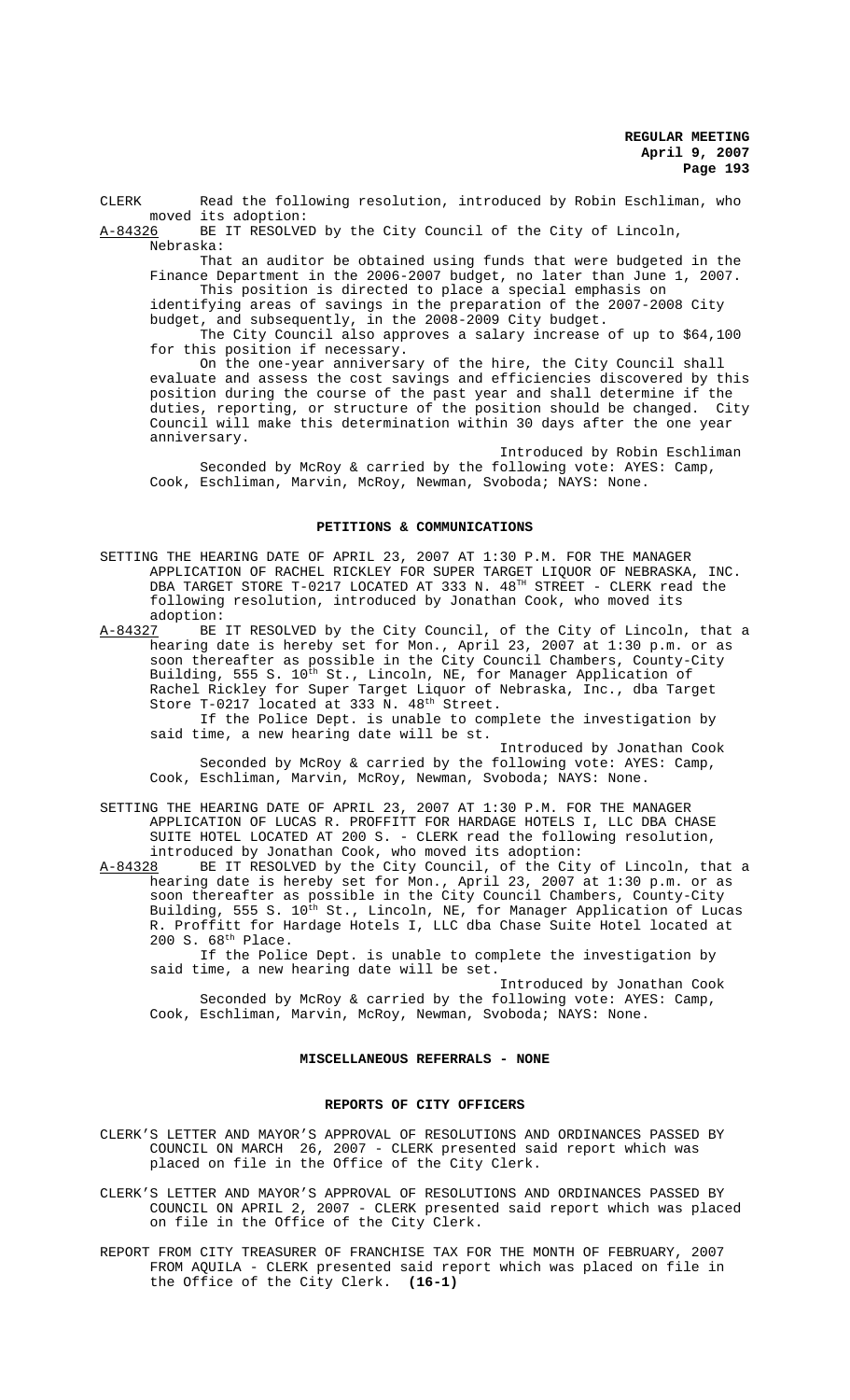- LINCOLN WATER & WASTEWATER SYSTEM RECAPITULATION OF DAILY CASH RECEIPTS FOR MARCH 2007 - CLERK presented said report which was placed on file in the Office of the City Clerk. **(8-71)**
- REPORT FROM CITY TREASURER OF TELECOMMUNICATION OCCUPATION TAX FOR THE MONTH OF <u>JULY, 2006 - SEPT. 2006</u>: AMP'D MOBILE; <u>NOVEMBER, 2006</u>: AMP'D MOBILE, INC.; JANUARY, 2007: CRICKET, NEW CINGULAR, AT&T OF MIDWEST, WINDSTREAM OF MIDWEST, WINDSTREAM NEBRASKA, USCOC OF GREATER IOWA, NEBRASKA TECHNOLOGY, XO COMMUNICATIONS, TELEPHONE WIRELESS, BUSINESS PRODUCTS, CIMCO, GLOBAL CROSSING, VERIZON-BELL ATLANTIC, VERIZON SELECT, ADVANCED TEL, INC., CINCINNATI BELL, VOICECOM, GUARANTEED PHONE SERVICE, NORSTAN NETWORK, TELECORP, GLOBAL CROSSING, TELECOMM. OF MARYLAND, INTELLICALL OPERATOR, QWEST, GLOBALSTAR USA, BROADBAND DYNAMICS, BROADWING, WORKING ASSETS, USCOC OF NE/KS, VIRGIN MOBILE USA, ACN, PRIMUS, TRANS NAT'L, ANDIAMO, MCLEODUSA, ONSTAR, UCN, QUANTUM SHIFT, KDDI AMERICA, IBM GLOBAL, EARTHLINK, TRACFONE, LDMI, AMP'D MOBILE; FEBRUARY, 2007; NPCR DBA NEXTEL, ALLTEL OF NEBRASKA, ALLTEL, SPRINT SPECTRUM, WINDSTREAM OF MIDWEST, WINDSTREAM NEBRASKA, TWC INFO SERVICES, SPRINT, MCI WORLDCOM, NETWORK BILLING SYSTEMS, GTC TELECOM, ENHANCED, LIGHTYEAR, TRI-M, ZONE, CINCINNATI BELL, ACCERIS, NEXTEL WEST, GLOBALCOM, BT AMERICAS, SBC LONG DISTANCE, ACCERIS MANAGEMENT & ACQUISTION, 360NETWORKS, NOS, NOSVA, COVISTA, AFFINITY NETWORK, ATS MOBILE - CLERK presented said report which was placed on file in the Office of the City Clerk. **(20)**
- REQUEST OF THE PUBLIC WORKS DEPARTMENT TO SET THE PUBLIC HEARING DATE OF MONDAY, APRIL 30, 2007 AT 5:30 P.M. ON THE FORMAL CITY COUNCIL AGENDA THE FOLLOWING:

To provide authority to create and order constructed under Special Assessment District a 6-inch water main in South 34<sup>th</sup> Street from Van Dorn Street north approximately 300 Street from Van Dorn Street north approximately 300 feet and assess the costs thereof against the benefitted property.

CLERK Requested a motion to approve Public Works Dept. request to have public hearing on Monday, April 30, 2007 at 5:30 p.m.

COOK So moved.

Seconded by McRoy & carried by the following vote: AYES: Camp, Cook, Eschliman, Marvin, McRoy, Newman, Svoboda; NAYS: None.

# ORDINANCES - 1<sup>st</sup> READING & RELATED RESOLUTIONS

CHANGE OF ZONE 07010 – APPLICATION OF STEVE M. CHAMPOUX FOR A CHANGE OF ZONE FROM AG AGRICULTURAL DISTRICT TO AGR AGRICULTURAL RESIDENTIAL DISTRICT ON PROPERTY GENERALLY LOCATED AT 134TH AND A STREETS - CLERK read an ordinance, introduced by Jonathan Cook, amending the Lincoln Zoning District Maps attached to and made a part of Title 27 of the Lincoln Municipal Code, as provided by Section 27.05.020 of the Lincoln Municipal Code, by changing the boundaries of the districts established and shown thereon, the first time.

# ORDINANCES - 3<sup>RD</sup> READING & RELATED RESOLUTIONS (as required)

CREATING AN ALLEY REPAVING DISTRICT NO. 48 IN THE EAST/WEST ALLEY OF O TO P STREETS, 17TH TO 18TH STREETS AND ASSESSING THE COSTS THEREOF AGAINST THE BENEFITTED PROPERTIES - CLERK read an ordinance, introduced by Ken Svoboda, creating Alley Re-paving District No. 48, defining the limits thereof, establishing the width of the alley roadway to be repaved, providing for the payment of the cost thereof, designating the property to be benefitted, providing for the acquisition of easements and additional right-of-way, if necessary, and repealing all ordinances or parts of ordinances in conflict herewith, the third time.<br>SVOBODA Moved to pass the ordinance as read. Moved to pass the ordinance as read.

Seconded by Marvin & carried by the following vote: AYES: Camp, Cook, Eschliman, Marvin, McRoy, Newman, Svoboda; NAYS: None. The ordinance, being numbered **#18907**, is recorded in Ordinance Book #25, Page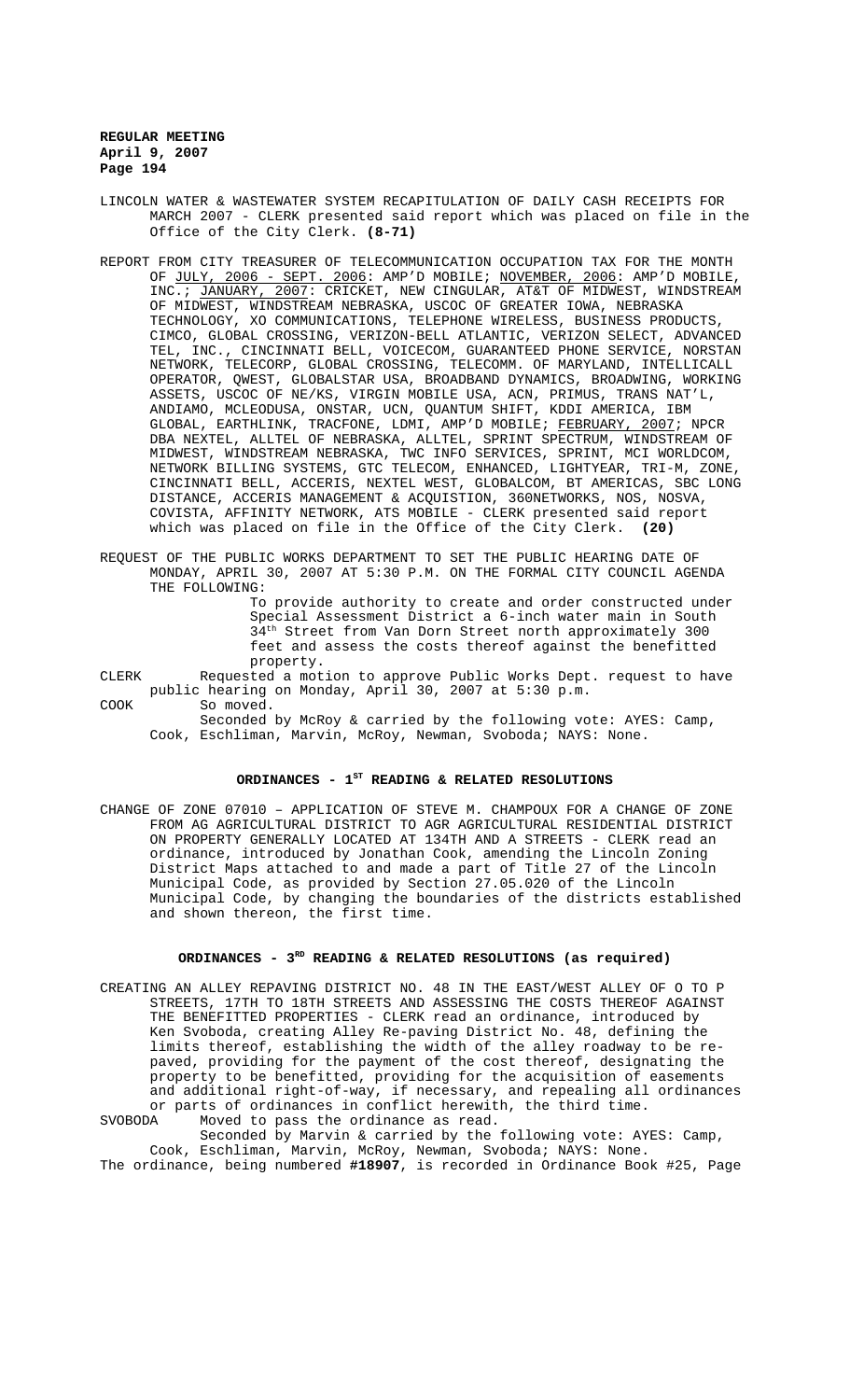APPROVING THE WOODLANDS AT YANKEE HILL CONDITIONAL ANNEXATION AND ZONING AGREEMENT BETWEEN CARL AND VICKIE SCHMIDT, SAP-SE LLC, MIDWEST NET LEASE INVESTORS SE LLC, AND CALRUBY LLC, AND THE CITY OF LINCOLN, RELATING TO THE ANNEXATION OF APPROXIMATELY 194 ACRES OF PROPERTY GENERALLY LOCATED ON THE EAST SIDE OF 70TH STREET SOUTH OF YANKEE HILL ROAD. (RELATED ITEMS: 07R-79, 07-45, 07-46) (ACTION DATE: 4/9/07)- CLERK read the following resolution, introduced by Ken Svoboda, who moved its adoption as amended:<br><u>A-84329</u> BE IT

BE IT RESOLVED by the City Council of the City of Lincoln, Nebraska:

That the agreement titled Woodlands at Yankee Hill Conditional Annexation and Zoning Agreement, which is attached hereto, marked as Attachment "A" and made a part hereof by reference, between Carl and Vickie Schmidt, SAP-SE LLC, Midwest Net Lease Investors-SE LLC, and Calruby LLC, (collectively "Owner") and the City of Lincoln, Nebraska, outlining certain conditions and understandings relating to the annexation of approximately 194.83 acres of property owned by Owner generally located on the east side of 70th Street south of Yankee Hill Road, is approved.

BE IT FURTHER RESOLVED that the Mayor is authorized to execute the Annexation Agreement on behalf of the City.

BE IT FURTHER RESOLVED that the City Clerk is directed to return two fully executed copies of this Agreement to Rick Peo, Chief Assistant City Attorney, for distribution to the Owner.

BE IT FURTHER RESOLVED that the City Clerk is directed to record the Annexation Agreement or a summary memorandum thereof with the Register of Deeds, filing fees to be paid by Carl and Vickie Schmidt, SAP-SE LLC, Midwest Net Lease Investors-SE LLC, and Calruby LLC.

BE IT FURTHER RESOLVED that the City Clerk is directed to forward a copy of this Agreement to Michaela Hansen, Impact Fee Administrator.

Introduced by Ken Svoboda

Seconded by Marvin & carried by the following vote: AYES: Camp, Cook, Eschliman, Marvin, McRoy, Newman, Svoboda; NAYS: None.

ANNEXATION 05015 – AMENDING THE LINCOLN CORPORATE LIMITS MAP BY ANNEXING APPROXIMATELY 245 ACRES OF PROPERTY GENERALLY LOCATED SOUTHEAST OF THE INTERSECTION OF S. 70TH STREET AND YANKEE HILL ROAD. (RELATED ITEMS: 07R-79, 07-45, 07-46) - CLERK read an ordinance, introduced by Ken Svoboda, annexing and including the below described land as part of the City of Lincoln, Nebraska and amending the Corporate Limits Map attached to and made a part of Ordinance No. 18208, to reflect the extension of the corporate limits boundary of the City of Lincoln, Nebraska established and shown thereon, the third time.<br>SVOBODA Moved to pass the ordinal

Moved to pass the ordinance as read. Seconded by Marvin & carried by the following vote: AYES: Camp, Cook, Eschliman, Marvin, McRoy, Newman, Svoboda; NAYS: None.

The ordinance, being numbered **#18908**, is recorded in Ordinance Book #25, Page

CHANGE OF ZONE 05068 – APPLICATION OF CARL SCHMIDT, MIDWEST NET LEASE INVESTORS, AND SAP-SE, LLC FOR A CHANGE OF ZONE FROM AG AGRICULTURAL DISTRICT TO R-3 RESIDENTIAL DISTRICT FOR A PLANNED UNIT DEVELOPMENT AND APPROVING A DEVELOPMENT PLAN FOR APPROXIMATELY 500 DWELLING UNITS AND APPROXIMATELY 324,000 SQUARE FEET OF COMMERCIAL AND OFFICE AREA OVER THE UNDERLYING R-3 ZONING DISTRICT, ON PROPERTY GENERALLY LOCATED SOUTHEAST OF THE INTERSECTION OF S. 70TH STREET AND YANKEE HILL ROAD. (RELATED ITEMS: 07R-79, 07-45, 07-46) - CLERK read an ordinance, introduced by Ken Svoboda, amending the Lincoln Zoning District Maps attached to and made a part of Title 27 of the Lincoln Municipal Code, as provided by Section 27.05.020 of the Lincoln Municipal Code, by changing the boundaries of the districts established and shown thereon, the third time.<br>SVOBODA Moved to pass the ordinance as read.

Moved to pass the ordinance as read.

Seconded by Camp & carried by the following vote: AYES: Camp, Cook, Eschliman, Marvin, McRoy, Newman, Svoboda; NAYS: None.

The ordinance, being numbered **#18909**, is recorded in Ordinance Book #25, Page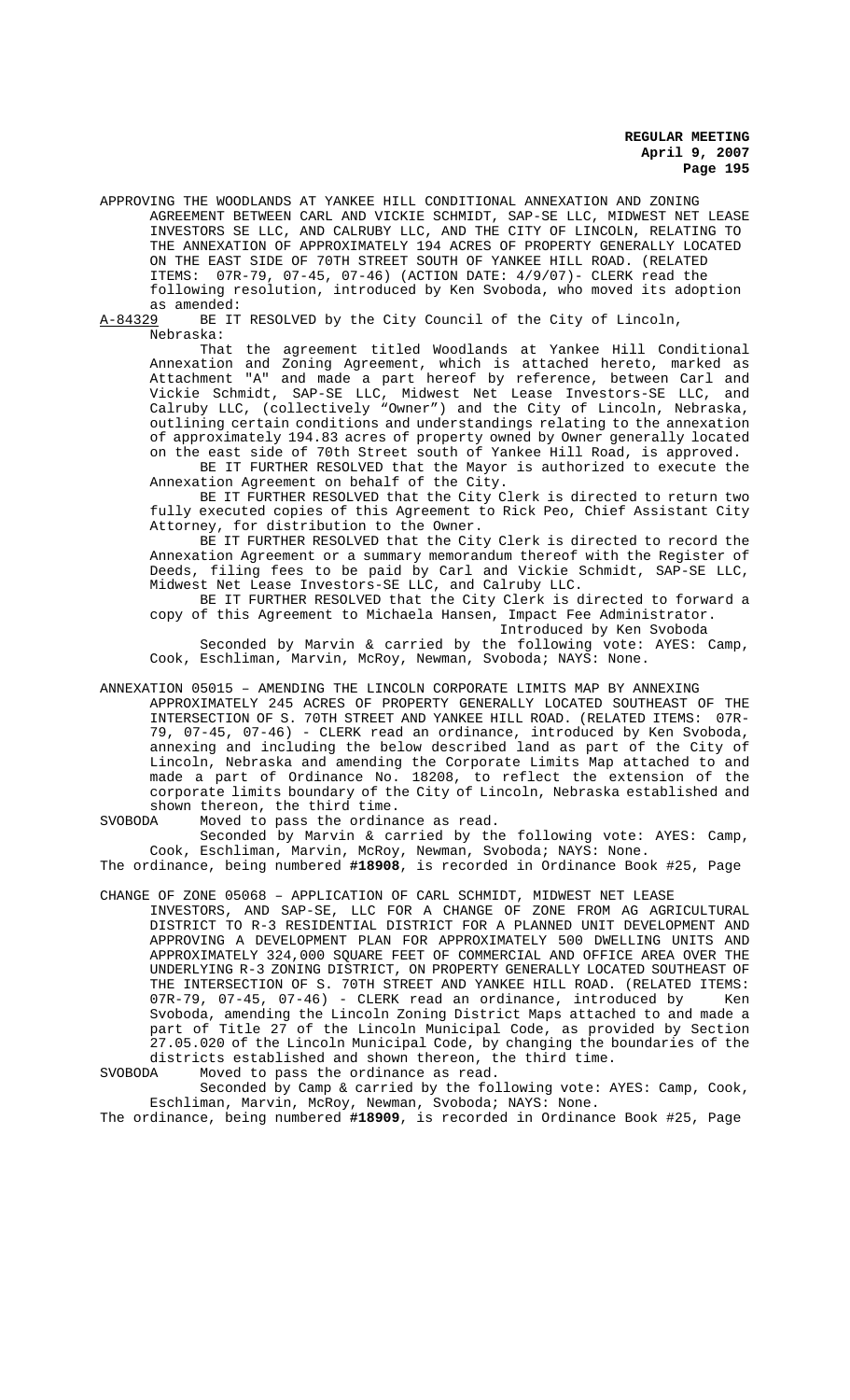ANNEXATION 07001 – AMENDING THE LINCOLN CORPORATE LIMITS MAP BY ANNEXING APPROXIMATELY 118 ACRES OF PROPERTY GENERALLY LOCATED AT NORTH 98TH AND O STREETS. (RELATED ITEMS: 07-47, 07-48)- CLERK read an ordinance, introduced by Ken Svoboda, annexing and including the below described land as part of the City of Lincoln, Nebraska and amending the Corporate Limits Map attached to and made a part of Ordinance No. 18208, to reflect the extension of the corporate limits boundary of the City of Lincoln, Nebraska established and shown thereon, the third time.<br>SVORODA Moved to pass the ordinance as read.

Moved to pass the ordinance as read.

Seconded by Camp & carried by the following vote: AYES: Camp, Cook, Eschliman, Marvin, McRoy, Newman, Svoboda; NAYS: None.

The ordinance, being numbered **#18910**, is recorded in Ordinance Book #25, Page

CHANGE OF ZONE 07002 – APPLICATION OF WATERFORD ESTATES, LLC, FOR A CHANGE OF ZONE FROM B-2 PLANNED NEIGHBORHOOD BUSINESS DISTRICT TO B-1 LOCAL BUSINESS DISTRICT AND FROM AG AGRICULTURAL DISTRICT TO B-2 PLANNED NEIGHBORHOOD BUSINESS DISTRICT, R-3 RESIDENTIAL DISTRICT AND R-4 RESIDENTIAL DISTRICT, ON PROPERTY GENERALLY LOCATED AT NORTH 98TH AND O STREETS. (RELATED ITEMS: 07-47, 07-48) - CLERK read an ordinance, introduced by Ken Svoboda, amending the Lincoln Zoning District Maps attached to and made a part of Title 27 of the Lincoln Municipal Code, as provided by Section 27.05.020 of the Lincoln Municipal Code, by changing the boundaries of the districts established and shown thereon, the third time.<br>SVOBODA Moved to pass the ordinance as read.

Moved to pass the ordinance as read.

Seconded by Camp & carried by the following vote: AYES: Camp, Cook, Eschliman, Marvin, McRoy, Newman, Svoboda; NAYS: None.

The ordinance, being numbered **#18911**, is recorded in Ordinance Book #25, Page

CHANGE OF ZONE 07008 – APPLICATION OF PREMIUM PROTEIN PRODUCTS, LLC, FOR A CHANGE OF ZONE FROM I-2 INDUSTRIAL PARK DISTRICT TO B-1 LOCAL BUSINESS DISTRICT ON PROPERTY GENERALLY LOCATED AT THE SOUTHEAST CORNER OF N.W. 48TH STREET AND W. ADAMS STREET - CLERK read an ordinance, introduced by Ken Svoboda, amending the Lincoln Zoning District Maps attached to and made a part of Title 27 of the Lincoln Municipal Code, as provided by Section 27.05.020 of the Lincoln Municipal Code, by changing the

boundaries of the districts established and shown thereon, the third time. SVOBODA Moved to pass the ordinance as read. Seconded by Marvin & carried by the following vote: AYES: Camp,

Cook, Eschliman, Marvin, McRoy, Newman, Svoboda; NAYS: None. The ordinance, being numbered **#18912**, is recorded in Ordinance Book #25, Page

CHANGE OF ZONE 07009 – APPLICATION OF THE PLANNING DIRECTOR FOR A CHANGE OF ZONE FROM P PUBLIC USE DISTRICT TO R-1 RESIDENTIAL DISTRICT ON PROPERTY GENERALLY LOCATED AT SUNDANCE DRIVE AND CAMPFIRE CIRCLE - CLERK read an ordinance, introduced by Ken Svoboda, amending the Lincoln Zoning District Maps attached to and made a part of Title 27 of the Lincoln Municipal Code, as provided by Section 27.05.020 of the Lincoln Municipal Code, by changing the boundaries of the districts established and shown thereon, the third time.<br>SVOBODA Moved to

Moved to pass the ordinance as read.

Seconded by Camp & carried by the following vote: AYES: Camp, Cook, Eschliman, Marvin, McRoy, Newman, Svoboda; NAYS: None.

The ordinance, being numbered **#18913**, is recorded in Ordinance Book #25, Page

### **REGISTERED TO SPEAK SESSION - NONE**

# **OPEN MICROPHONE SESSION - NONE**

#### **MISCELLANEOUS BUSINESS**

## **PENDING -**

WAIVER 06009 - APPLICATION OF GEICO DEVELOPMENT TO WAIVE THE DESIGN STANDARDS AND SUBDIVISION ORDINANCE REQUIREMENTS FOR STORMWATER ASSOCIATED WITH USE PERMIT NO. 04008 ON PROPERTY GENERALLY LOCATED AT S.W. 17TH STREET AND WEST A STREET. (REQUEST TO PLACE ON PENDING) (1/22/07 - PLACED ON PENDING) CAMP Moved to Withdraw Bill No. 07R-18.

Seconded by Cook & carried by the following vote: AYES: Camp, Cook, Eschliman, Marvin, McRoy, Newman, Svoboda; NAYS: None.

The resolution, having been **WITHDRAWN**, was assigned the File **#38-4552** & was placed on file in the Office of the City Clerk.